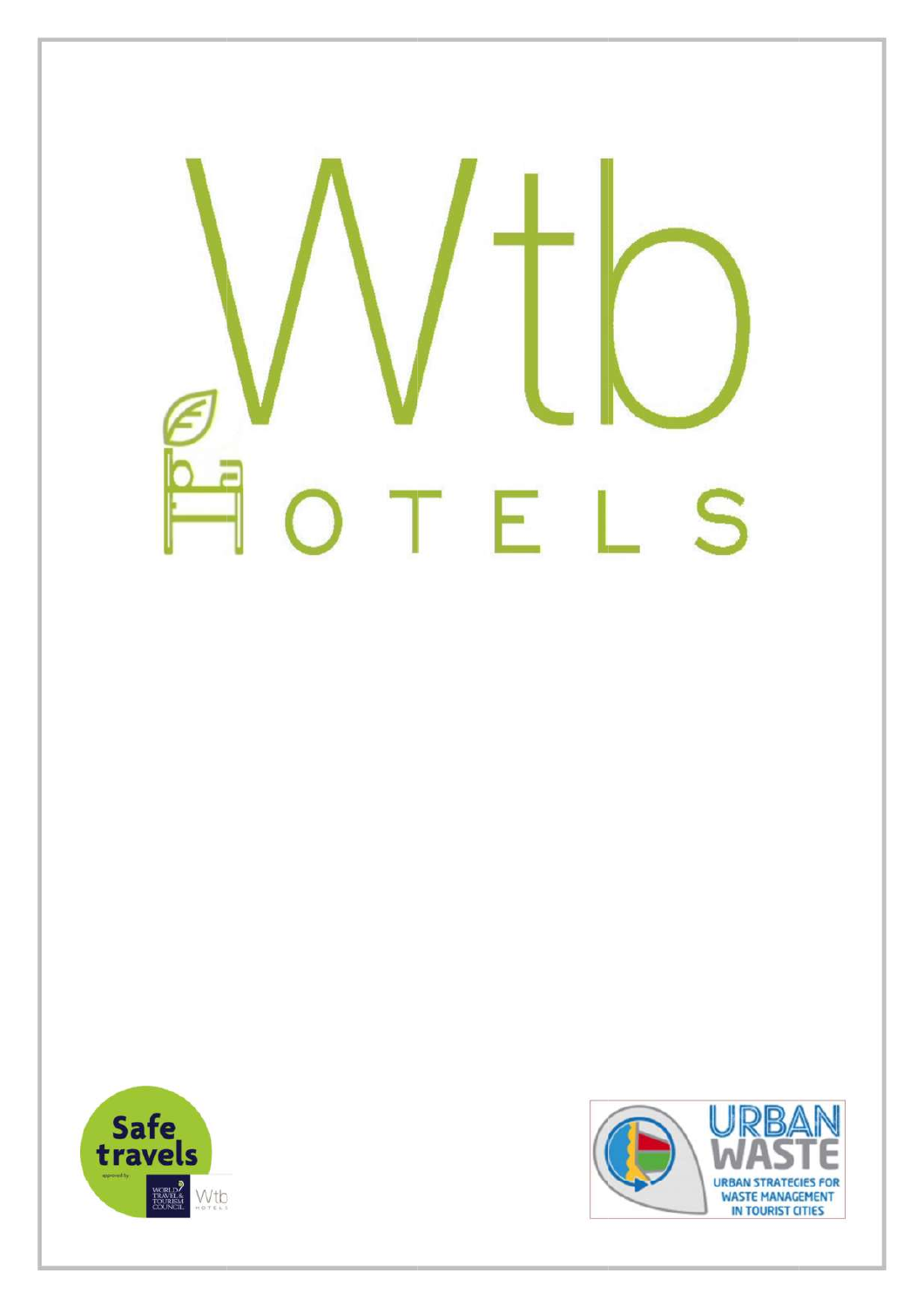

Sustainable tourism is not just a rising trend in the travel industry. It is also rapidly establishing itself as a priority (if not a moral imperative) at a global level among the leaders of the hospitality world.

According to the Cambridge Institute for Sustainability Leadership, tourism contributes 5% of global greenhouse gas emissions, and this figure is expected to rise by 130% between now and 2035. Meanwhile, the *International Tourism Partnership* has found that to comply with the Paris climate agreement, the hotel industry should reduce greenhouse gas emissions by 90% by 2050 (based on the 2010 parameters).

These are data that make us think, especially if we take into account the growth rates that were expected for this sector before the COVID-19 pandemic: 80,000 new hotels before 2050 (Source: Trivago Business Blog).

A survey conducted by Booking.com (2020) reveals that the majority of travelers around the world are determined to make an eco-sustainable trip. Specifically, 72% of these believe in the importance of eco-sustainability when traveling. This figure also shows consistency among the different age groups: 74% between 45-55 years and 71% of Millennials. Among the main choices for Eco-Travel, sustainable stays have seen a sharp increase in popularity, reaching 73% of travelers. This trend has increased compared to 2016 when the choice of eco-hotels concerned 62% of the people interviewed. Then reaching 65% in 2017 and 68% in 2018. Another interesting aspect is that 37% of the people interviewed expressed the inability to plan a sustainable trip, and would gladly resort for the help through a standard of identification regarding the eco-sustainability of the trip. In addition, 97% of survey participants said they would like to chose an eco-friendly hotel in the future.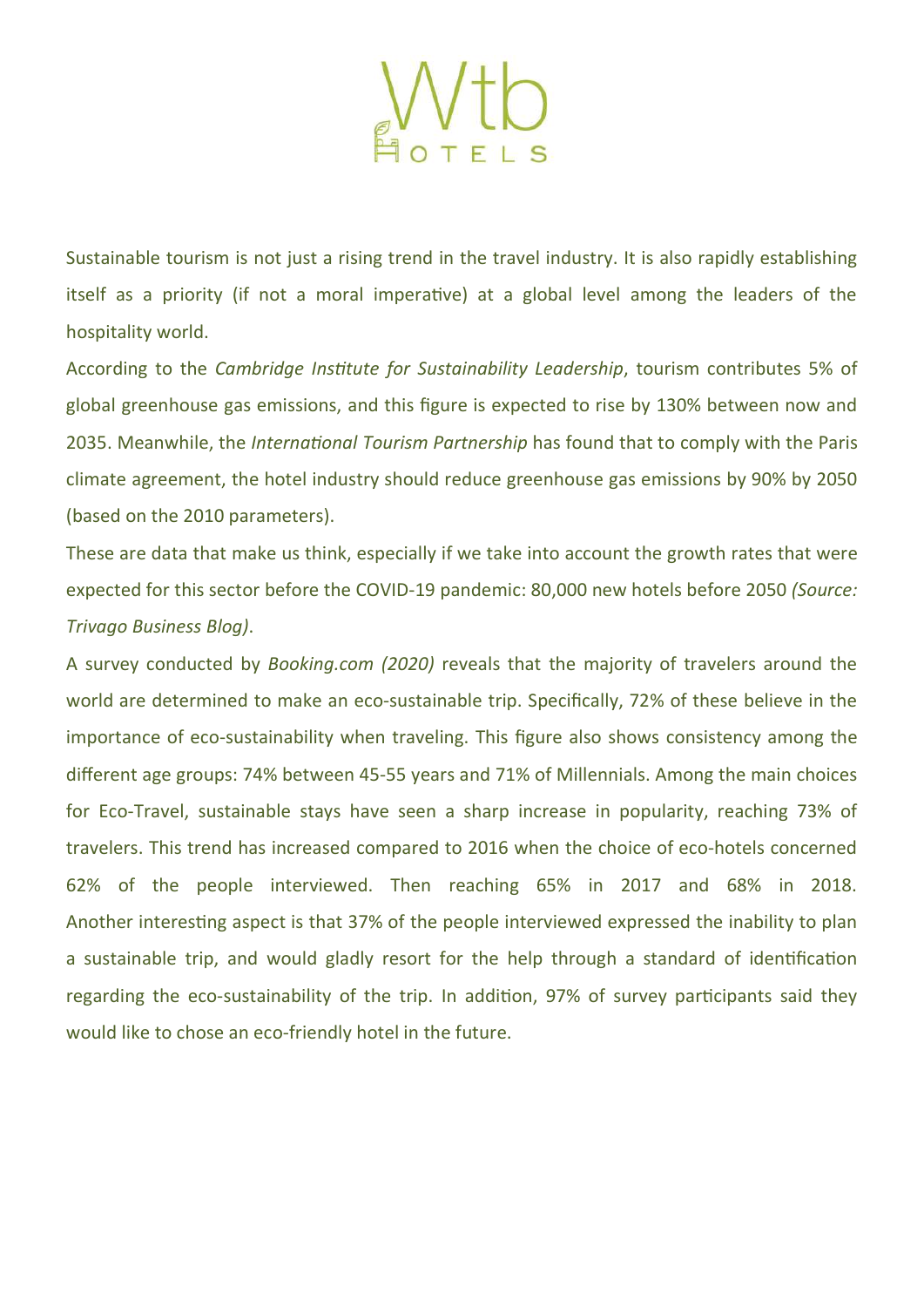For several years now, WHY THE BEST HOTELS is at the forefront of sustainability projects in various ways.



# CURRENT POLICY

# Energy

- $\checkmark$  Biomasses: WTB facilities use renewable energy as a supply source. Thanks to the commitment in the field of renewable energy, Belvedere Angelico Holding, which controls 100% of WTB, is a fully eco-sustainable company from an energetic point of view and every year produces green energy five times greater than the consumption of the entire group (https://belvedereangelico.com/green-energy/).
- $\checkmark$  Replacement of almost all old generation bulbs with LED lights. This is a low-cost, highimpact practice that helps save money and reduce maintenance. LED bulbs consume up to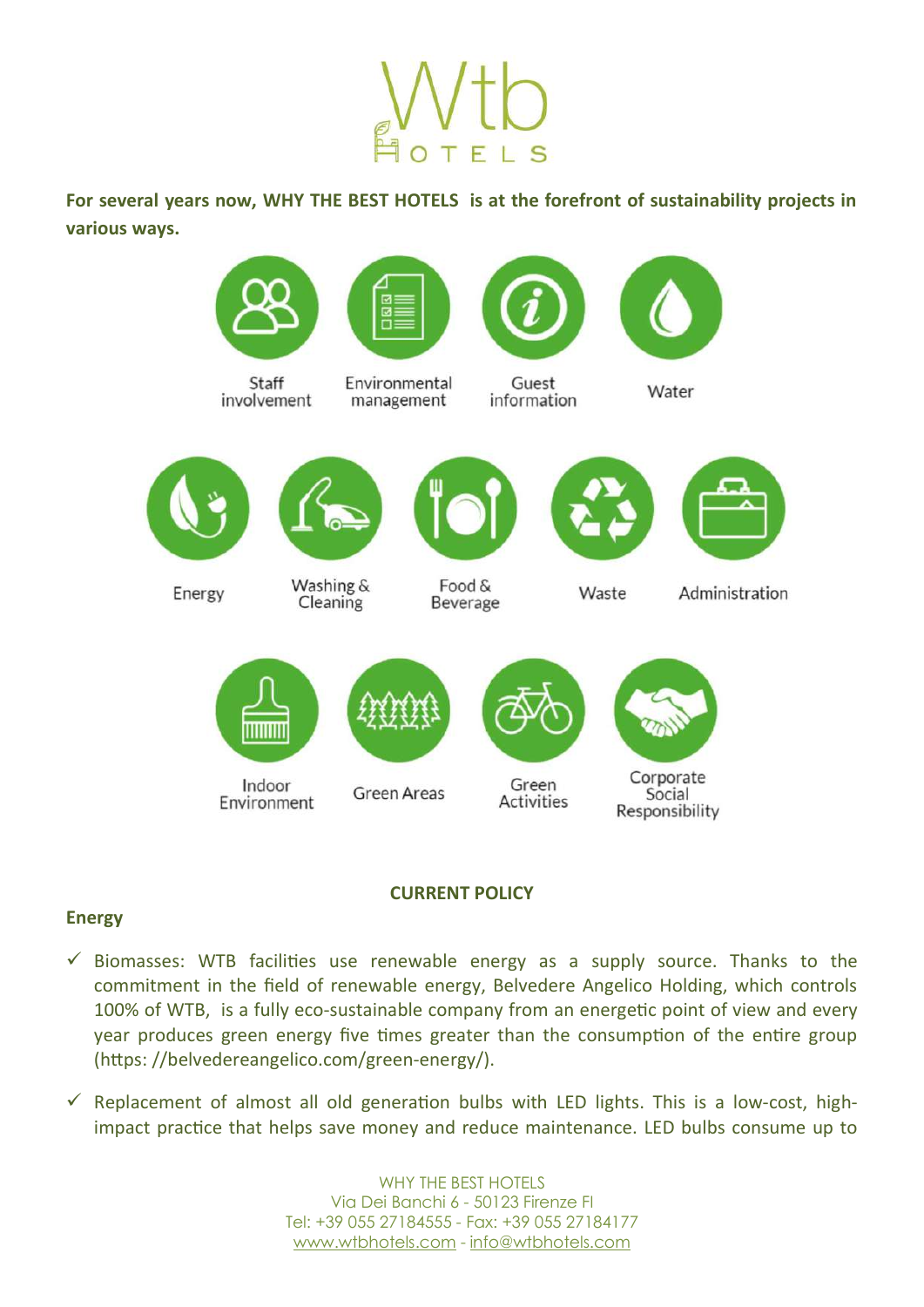

85% less energy than traditional bulbs and last up to 25 times longer. (Between 2017 and 2019 we have replaced more than 2000 incandescent lamps with led lamps and now we are trying to replace them with energy saving lamps).

- $\checkmark$  Energy automation in rooms: all rooms are equipped with an automatic system that activates lights and electrical sockets with the room key (card in slot) or via software by the reception.
- $\checkmark$  Cleaning of the extractor fan filters is carried out at least once a year to reduce energy consumption and environmental impact.
- $\checkmark$  Cleaning the surfaces of the heat exchanger of the ventilation system is done at least once a year.
- $\checkmark$  All windows ensure a high degree of thermal insulation and ensure greater energetic efficiency that is in line with the local climate and current energy-saving legislation.
- $\checkmark$  To further reduce the environmental impact through energy-saving and therefore reduce costs, the structure has an automatic energy-saving lighting system in certain areas (public bathrooms, changing rooms, warehouses).
- $\checkmark$  Presence of sensors in the rooms that automatically switch off the air conditioner if a window is opened, this is also remotely monitored via software by the reception.
- $\checkmark$  Use of a twilight timer for outdoor environments (courtyards, signs) that require night visibility.
- $\checkmark$  Use of the warmth generated by the air conditioners to heat the water in the hotel.
- $\checkmark$  Coffee and water vending machines, paper shredders, etc. are switched off during periods of non-use.

#### **Water**

- $\checkmark$  Use of well water for toilets.
- $\checkmark$  Dual flush toilets, that in partial flush reduce the consumption of water from 9 to 6 liters. With a correct use, an estimated 60% of water is saved.
- $\checkmark$  Aerator taps that reduce the water flow, without limiting the efficiency or comfort of the same, are installed in all the bathrooms. 30% of water is saved thanks to their use.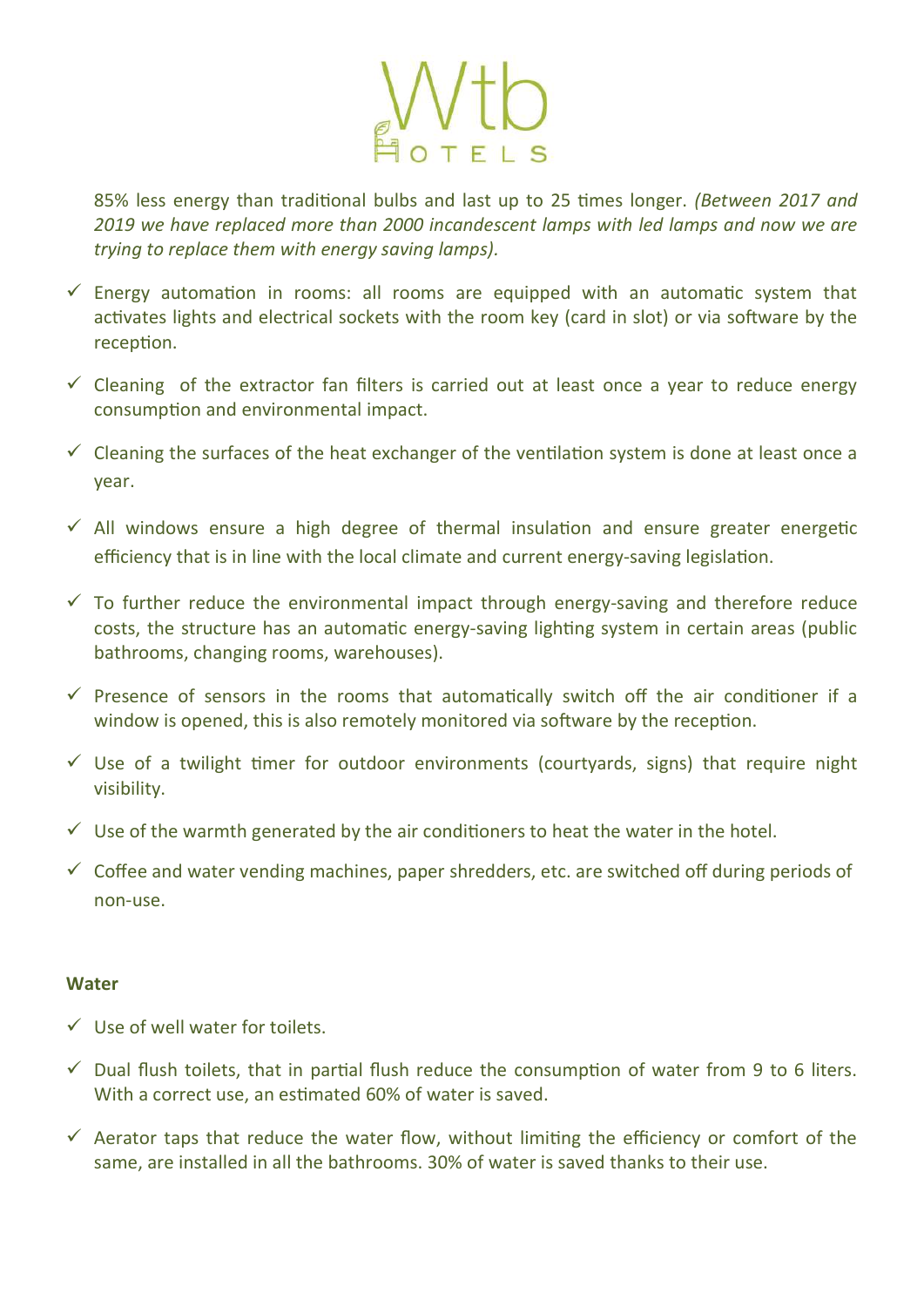

# Complimentary toiletries and disposable products

- $\checkmark$  In rooms and common areas, dispensers are used for shampoo, shower gel and soap.
- $\checkmark$  In cases where disposable glasses, plates, cutlery, or straws are used, the hotels use products made with biodegradable materials in order to reduce the environmental impact.

# Food & Beverage

- $\checkmark$  Food waste monitoring aimed at reducing environmental impact and costs.
- $\checkmark$  One or more vegetarian and/or vegan alternatives are included in the restaurant menu and are emphasized using logos or other easily understandable means of communication. Vegetarian/vegan food has a lower environmental impact than meat-based food.
- $\checkmark$  To raise guests' awareness of eco-labeled, fair trade, and/or locally produced organic products, the hotel group clearly indicates which products are organic, ecologically labeled, and/or locally sourced on the menu and /or buffet.

# Waste products

- $\checkmark$  To promote the reuse and recycling of waste, the company separates waste according to national and local legislation into at least four categories (paper, plastic, organic waste and undifferentiated waste).
- $\checkmark$  The hotels ensure that as much of the separated waste as possible is either recycled or reused.
- $\checkmark$  Separated waste is safely stored in compliance with national and local laws. Used toners are stored and then disposed of ecologically through a contract with a company specialized in their collection and disposal.
- $\checkmark$  Each bathroom has a litter box specifically for sanitary waste, thus discouraging dumping in the toilet and subsequently in sewer system.

WHY THE BEST HOTELS Via Dei Banchi 6 - 50123 Firenze FI Tel: +39 055 27184555 - Fax: +39 055 27184177 www.wtbhotels.com - info@wtbhotels.com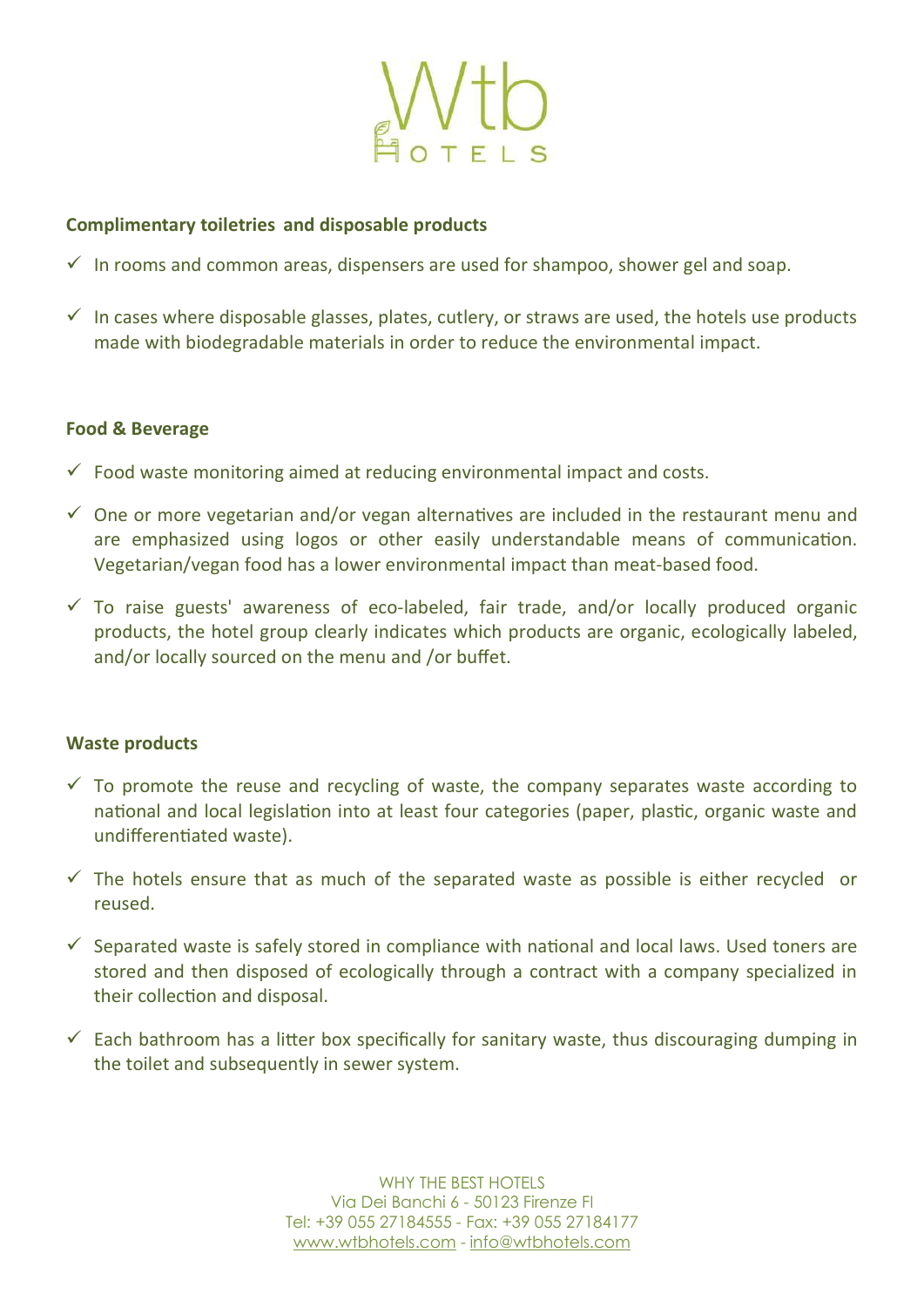

# Indoor environment

 $\checkmark$  To reduce health risk and nuisance of smoke, all rooms are non-smoking

### Green areas

- $\checkmark$  To minimize water consumption for irrigation, an intelligent irrigation system has been implemented.
- $\checkmark$  Where possible, rainwater or gray water is collected and used for the irrigation of flowers and gardens (e.g. Villa Cora: recovery of rainwater is achieved by conveying it to a storage tank then used with an assisted irrigation system, if necessary well water may be used. (Water from the aqueduct is never used).

# Corporate social responsibility

 $\checkmark$  Urban Waste: WTB is, the only hotel company in Florence, among the undersigned and actuators of the European Urban Waste Project, that proceeds with a daily distribution of food products to the needy. WTB was also called to attest and illustrate its experience at the European Urban Waste 2019 Forum in Brussels (http://www.urban-waste.eu/).



Donation and reuse of materials for the purpose of social solidarity for the exclusive benefit of non-profit associations: a) bulky materials; b) electrical and electronic equipment (EEE) (Regional Law June 4 2020, n.34 Provisions on the circular economy)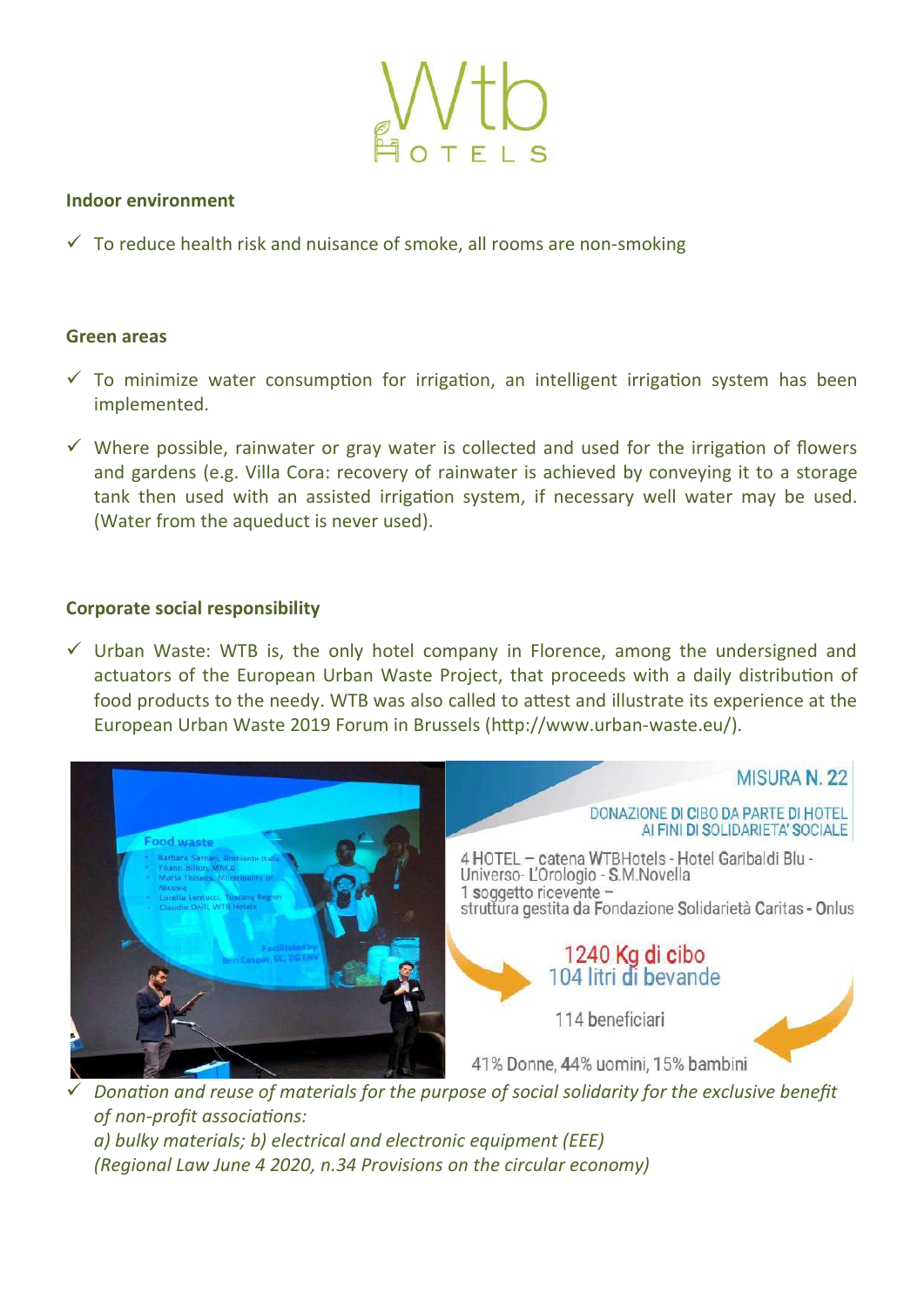

# **Administration**

- $\checkmark$  Computers, printers, and copy machines switch to power saving mode and switch off automatically.
- $\checkmark$  New purchases of computers, printers, copiers, and appliances must always be eco-labeled or manufactured by a company with an environmental management system.
- $\checkmark$  The group takes steps to reduce the use of paper in their offices and encourages the staff of the reception dept to do the same by preferring digital archives rather than printing, doublesided printing and eventual reuse as scrap paper.
- $\checkmark$  The use of environmentally friendly means of transport is encouraged through verbal or written communication and offers financial incentives.

# POTENTIAL ACTIVITIES TO BE IMPLEMENTED IN THE SHORT AND MEDIUM TERM

#### Energy

 $\checkmark$  Installation of separate electricity and gas meters in strategic locations for increased energy monitoring in all the structures that currently don't have them.

# Complimentary toiletries and disposable products

 $\checkmark$  Complimentary toiletries and disposable products where present (or upon request) will be singularly packed in recycled or biodegradable material that must have a national or international eco-label.

#### Food and Beverages

- $\checkmark$  The purchase of organic food/drink products, labeled with an eco-label, labeled with fair trade and/or produced locally (UNDER 100 KM)
- $\checkmark$  Favor the use of seasonal products thus reducing the environmental impact generated by transport.

WHY THE BEST HOTELS Via Dei Banchi 6 - 50123 Firenze FI Tel: +39 055 27184555 - Fax: +39 055 27184177 www.wtbhotels.com - info@wtbhotels.com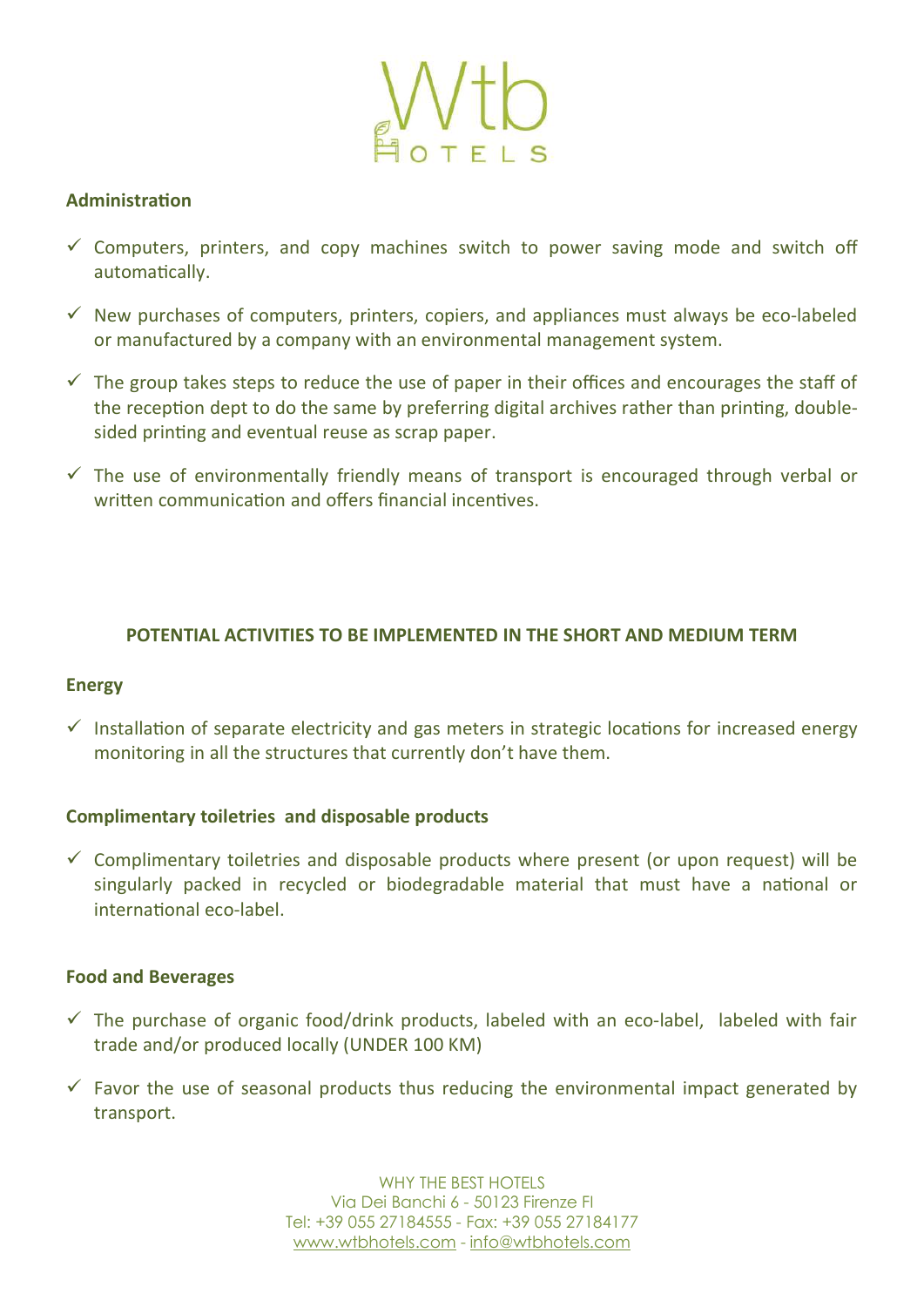- $\checkmark$  Reduction of the use of meat products as this reduces the environmental impact created by the production of meat products.
- $\checkmark$  Eliminate the use of food products based on endangered fish, seafood, or other varieties as it is in complete contradiction with efforts to conserve biodiversity.

# Waste products

 $\checkmark$  Guests must be put the position to be able to separate waste so as to create awareness among guests regarding the separation and recycling of waste. There must be clear instructions (preferably icons or illustrations) indicating the different bins/compartments for the different types of waste.



### **Administration**

- $\checkmark$  Stationery, brochures, and other materials ordered by the facility must be produced by an organization with an environmental management system or have an ecological certification.
- $\checkmark$  Use smaller sizes for printouts (A5 instead of A4).
- $\checkmark$  Reduce the use of paper in guest rooms and meeting rooms that will, in any case, be provided upon request.

#### Information for guests

- $\checkmark$  Make information on the company's environmental policy available on the hotel's website.
- $\checkmark$  Making information available through social media as well.
- $\checkmark$  Inform guests about the environmental initiatives that are taking place (through brochures in the guest rooms or better yet on TV monitors in the rooms or public areas, in the meeting rooms, etc.).

#### Staff involvement

 $\checkmark$  Schedule meetings to brief staff on issues concerning new and existing environmental initiatives. Keeping the staff updated on existing and new environmental initiatives gives them a better understanding of their role in the job, but also allows staff to adequately inform and answer questions that guests may have regarding the environmental initiatives. These meetings are occasions for brainstorming and will give the staff the opportunity to

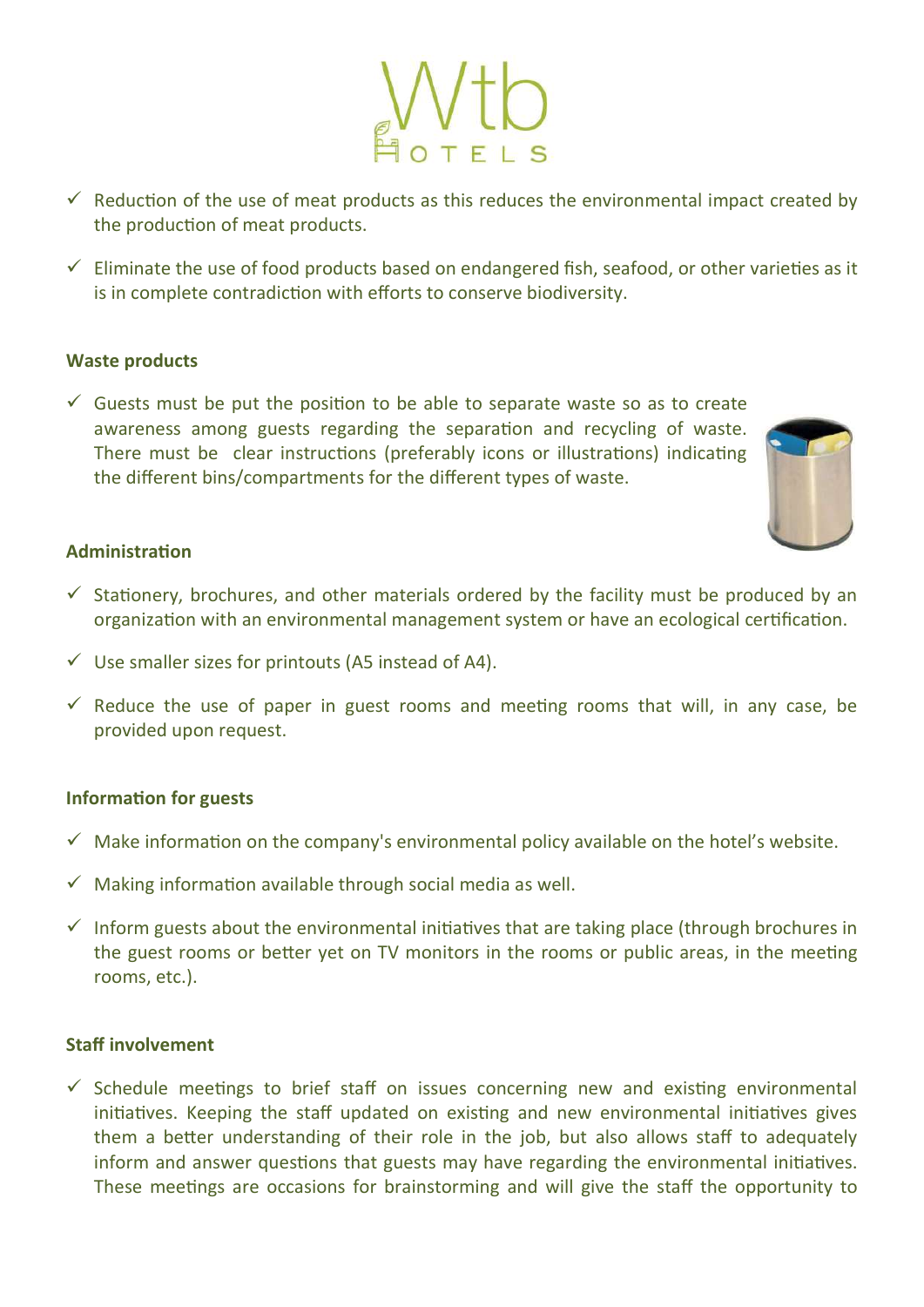

contribute with their ideas and suggestions that may be useful in improving the company's objectives or create new ones.

- $\checkmark$  Adequately inform all external personnel involved in the hotel regarding the environmental commitments (housekeeping, porterage, etc.).
- $\checkmark$  To ensure maximum staff participation, meetings should be planned keeping in mind seasonal employees.
- $\checkmark$  Adequately train all personnel involved on the various issues regarding the environmental commitments.

# Products and Cleaning

- $\checkmark$  To reduce the environmental footprint and therefore reduce the costs concerning the washing and cleaning processes, indications regarding the reuse of sheets and/or towels that should eventually be changed upon request. Information on their reuse should be positioned in the bathrooms for the towels and near the bed for the sheets.
- $\checkmark$  Recent purchases of products used for sanitizing, washing, etc. should possess ecological/ eco-compatible characteristics or possess a nationally or internationally recognized quality eco-label.
- $\checkmark$  Use eco-labeled certified dishwasher and laundry detergents.
- $\checkmark$  Use microfiber cloths to reduce water consumption and cleaning products. It is recommended that fabrics be made with natural fibers instead of synthetic fabrics.

#### Green areas

- $\checkmark$  Chemical pesticides and fertilizers should not be used. These may be used only in the event that no affordable organic or natural remedies are available or that these are not sufficiently effective. In any case, chemical pesticides and/or fertilizers must only be used once a year and must be off-the-counter goods. This criterion also applies if the management of the hotel's green areas is outsourced to an external company.
- $\checkmark$  Use garden waste for composting. The compost is then reused to fertilize the garden areas.